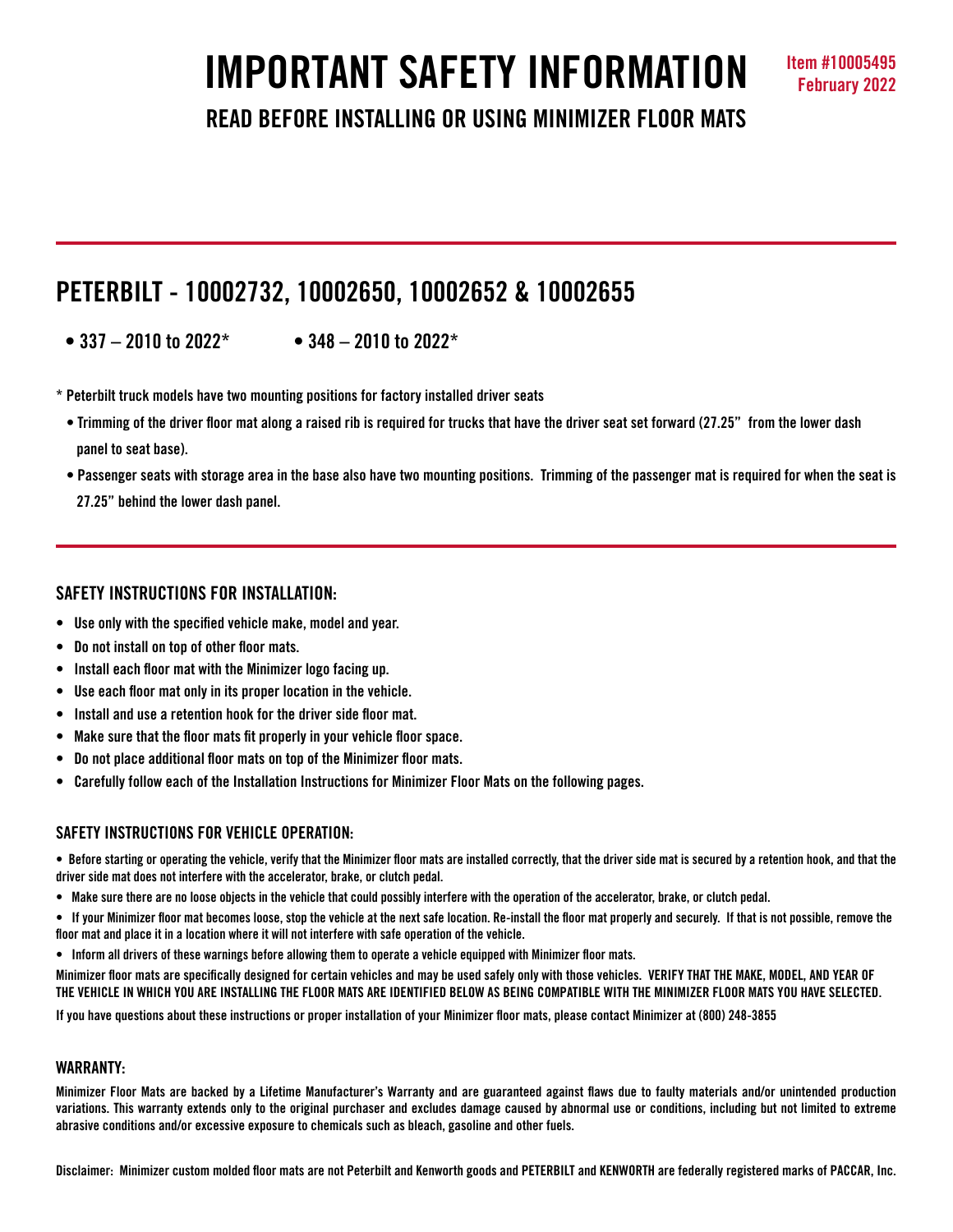# **PETERBILT FLOOR MAT KIT SPECIFICATIONS:**

#### **Figure 1 - Floor Mat Kit 10002732**



- **Kit # 10002732 is shown in Figure 1 above.**
- **Fits trucks with automatic transmissions.**
- **Fits passenger seat located 29" behind the dash with storage compartment. See Figure 2 for example.**

**Figure 2 - Passenger Seat with Storage Compartment**



**• Trim lines are available for the storage compartment seat base when located 27.25" behind the dash. The blue shaded area in Figure 3 is the area to be trimmed.**

**Figure 3 - Trimming Diagram**



**• The trim lines allow for fit of aftermarket passenger seats and the Minimizer Long Haul Series seat.** 

#### **Figure 4 - Floor Mat Kit 10002650**



- **Kit # 10002650, shown in Figure 4, is designed to fit trucks with manual transmissions.**
- **Driver and Passenger mats must be trimmed along the raised trim line to match the specific gearshift position.**
- **Figure 5 shows a diagram of areas to hand trim.**

#### **Figure 5 - Trimming Diagram**



- **Trim the red and yellow portions to fit a 6 speed manual transmission.**
- **Trim the red and green portions to fit a 10 speed or 13 speed manual transmission.**
- **Fits passenger seat located 29" behind the dash with storage compartment. See Figure 2 for example.**

**• Trim lines are avail able for the storage compartment seat base when located 27.25" behind the dash.** 

**• The trim lines allow for fit of aftermarket passenger seats and the Minimizer Long Haul Series seat.** 

#### **Figure 6 - Floor Mat Kit 10002652**



- **Kit # 10002652 is shown in Figure 6 above.**
- **Fits trucks with automatic transmissions**
- **The passenger side mat fits a two-man bench seat shown in Figure 7.**

**Figure 7 - Two-Man Bench Seat**

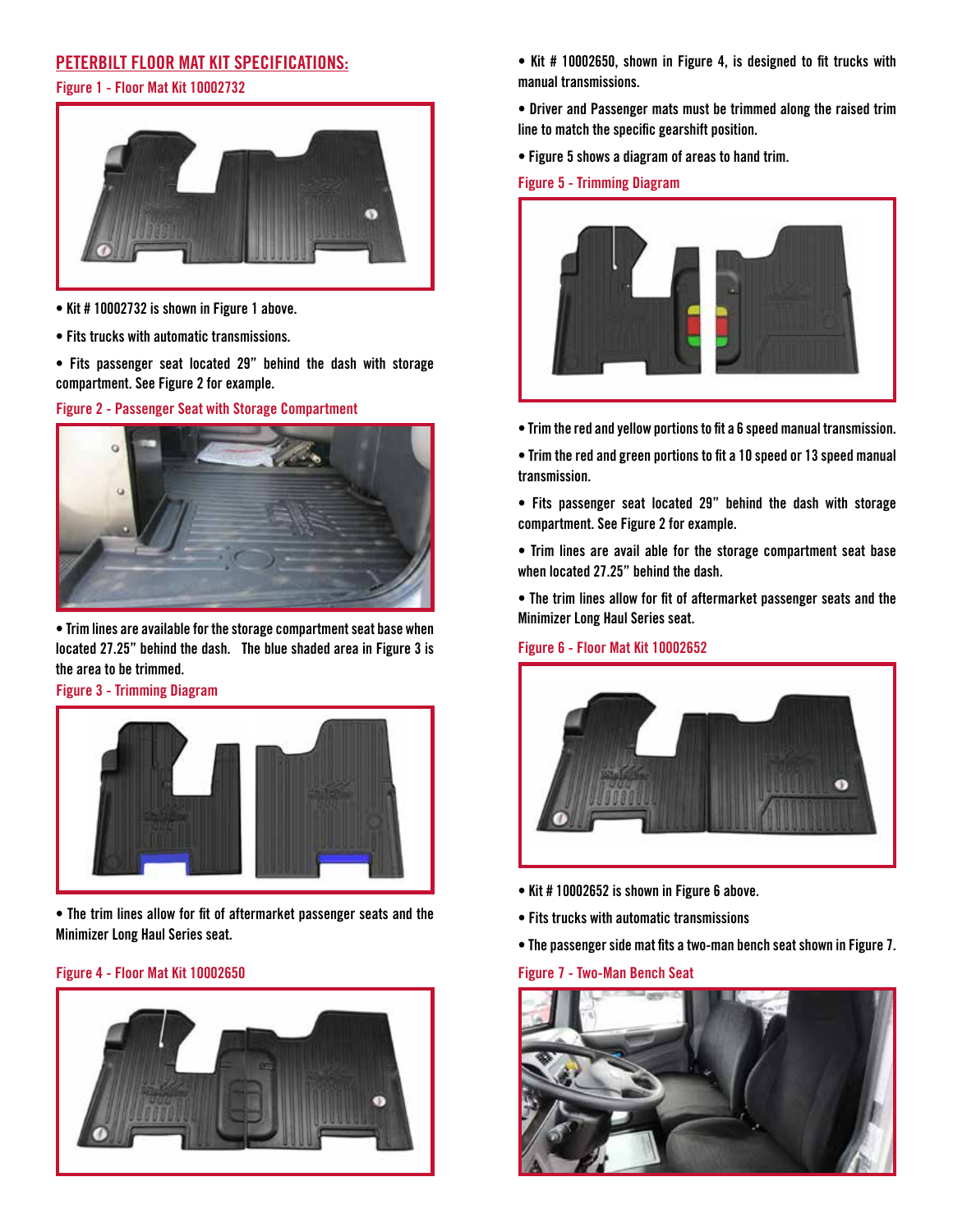**• The battery box seat base is shown in Figure 8.** 

#### **Figure 8 - Battery Box Passenger Seat Base**



**• Raised trim lines are available to fit the passenger seat with battery box seat base as shown in Figure 9.**



**Figure 9 - Trimming Diagram**

**• Trim the teal shaded area of the floor mat along the raised rib to fit the battery box seat base.**

#### **Figure 10 - Floor Mat Kit 10002655**



**• Kit # 10002655, shown in Figure 10, fits trucks with manual transmissions**

**• Trimming along a raised rib is required to fit specific gearshift positions. See previous Figure 5 for trimming diagram.** 

**•Passenger mat fits the two-man bench seat shown in Figure 7.** 

## **INSTALLATION INSTRUCTIONS:**

**1. Remove all floor mats from the vehicle before installing Minimizer floor mats.**

**2. Install the Minimizer floor mats right side up, with the Minimizer logo visible.**

**3. Each Minimizer floor mat is contoured to fit a particular location in the vehicle and may be used safely only in that location.**

**4. The Minimizer floor mat package contains one driver mat and one passenger mat.**

**5. In some cases, the customer will be required to trim the floor mats to fit specific seat configurations or for manual transmission Refer to Figures 3, 5, and 9 to trim the floor mat material, use a sharp utility knife. Use the raised ribbed areas as a knife guide and preserve the raised rib for liquid containment where possible.** 

**6. Test fit the driver mat in the truck. Confirm that the floor mat is all the way forward so it rests against the firewall.** 

**7. Inside the package with the installation instructions, locate the plastic retention hook(s) along with a nut and bolt shown in Figure 11.**

#### **Figure 11 - Retention Hook & Hardware**



**8. Figure 12 below shows the location of the brake-pedal mounting bolt where the driver mat retention hook will attach to the truck floor.**

#### **Figure 12 - Brake-Pedal Mounting Bolt**